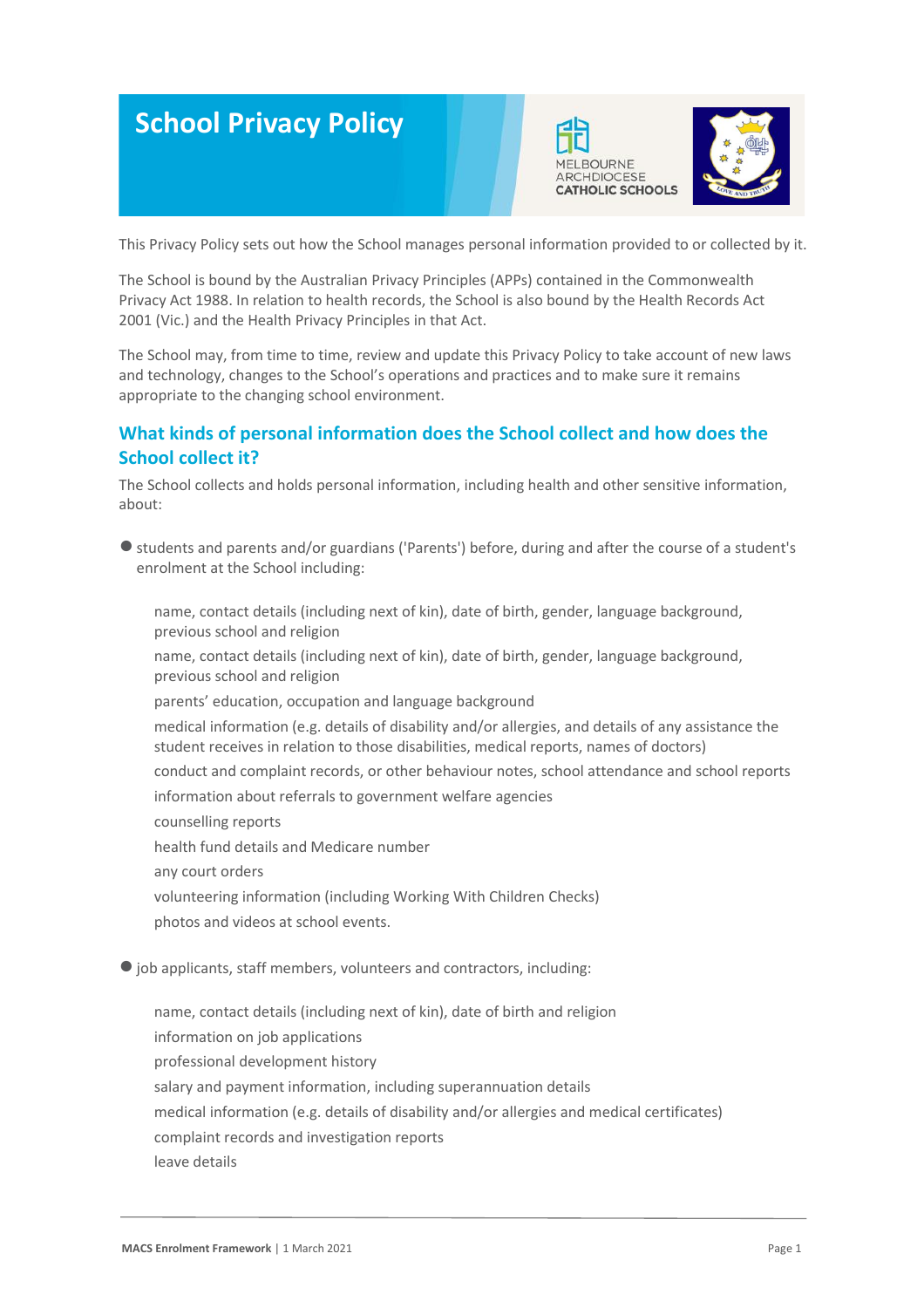photos and videos at school events

workplace surveillance information

work emails and private emails (when using work email address) and internet browsing history

other people who come into contact with the School, including name and contact details and any other information necessary for the particular contact with the School.

#### **Personal Information you provide**

The School will generally collect personal information held about an individual by way of forms filled out by Parents or students, face-to-face meetings and interviews, emails and telephone calls. On occasions people other than Parents and students (such as job applicants and contractors) provide personal information to the School.

## **Personal Information provided by other people**

In some circumstances the School may be provided with personal information about an individual from a third party, for example a report provided by a medical professional or a reference from another school The type of information the School may collect from another school may include:

- academic records and/or achievement levels
- ●information that may be relevant to assisting the new school meet the needs of the student including any adjustments

## **Exception in relation to employee records**

Under the Privacy Act, the Australian Privacy Principles do not apply to an employee record. As a result, this Privacy Policy does not apply to the School's treatment of an employee record where the treatment is directly related to a current or former employment relationship between the School and employee. The School handles staff health records in accordance with the Health Privacy Principles in the Health Records Act 2001 (Vic.).

#### **Anonymity**

The School needs to be able to identify individuals with whom it interacts and to collect identifiable information about them to facilitate the delivery of schooling to its students and its educational and support services, conduct the job application process and fulfil other obligations and processes. However, in some limited circumstances some activities and interactions with the School may be done anonymously where practicable, which may include making an inquiry, complaint or providing feedback.

# **How will the School use the personal information you provide?**

The School will use personal information it collects from you for the primary purpose of collection, and for such other secondary purposes that are related to the primary purpose of collection and reasonably expected by you, or to which you have consented.

Students and Parents: In relation to personal information of students and Parents, the School's primary purpose of collection is to enable the School to provide schooling to students enrolled at the School (including educational and support services for the student), exercise its duty of care and perform necessary associated administrative activities which will enable students to take part in all the activities of the School. This includes satisfying the needs of Parents, the needs of the student and the needs of the School throughout the whole period the student is enrolled at the School.

The purposes for which the School uses personal information of students and Parents include: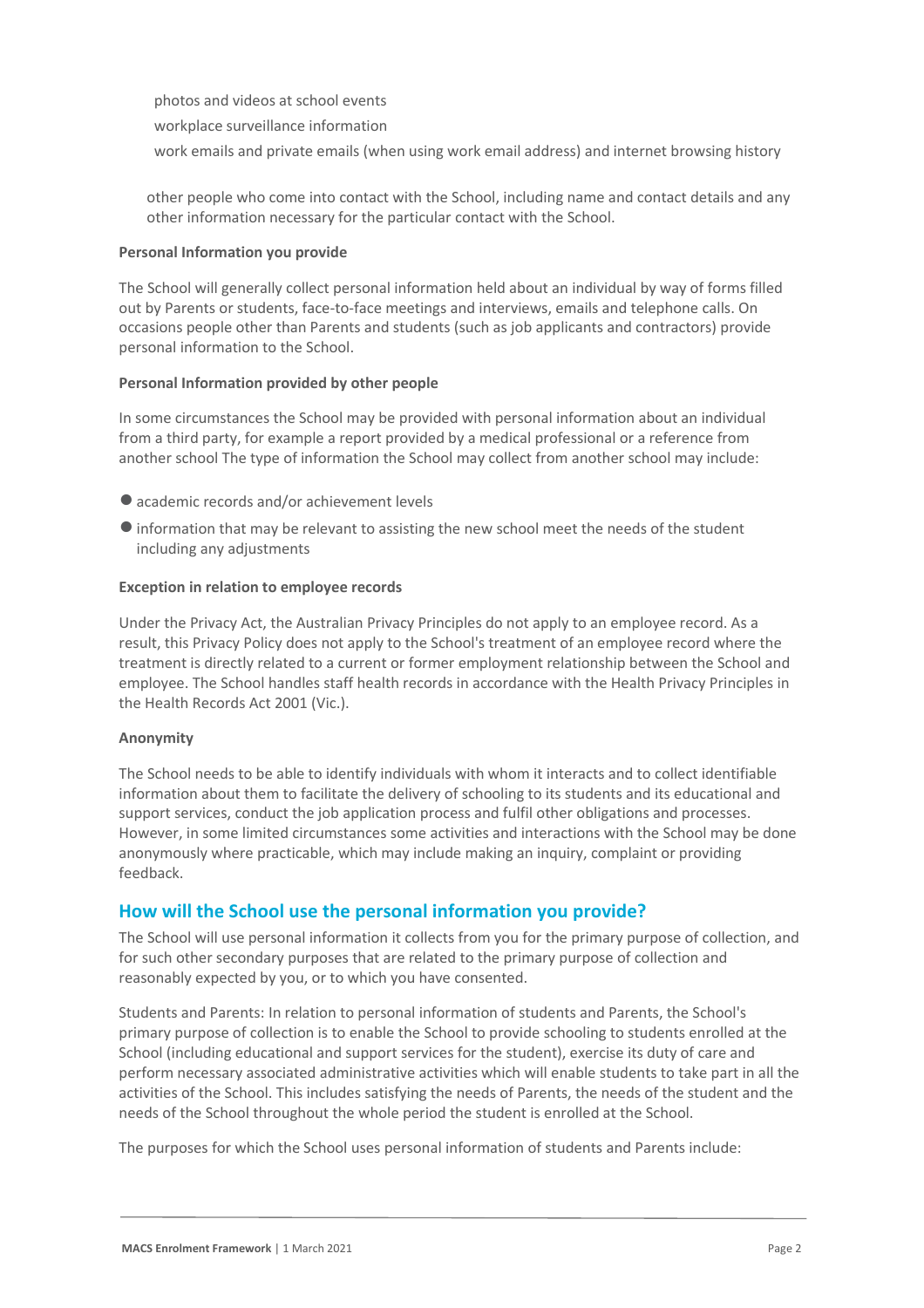- ●to keep Parents informed about matters related to their child's schooling, through correspondence, newsletters and magazines
- day-to-day administration of the School
- looking after students' educational, social and medical wellbeing
- seeking donations and marketing for the School
- ●to satisfy the School's legal obligations and allow the School to discharge its duty of care
- ●to satisfy the School service providers' legal obligations, including the Catholic Education Commission of Victoria Ltd (CECV) and the Catholic Education Offices.

In some cases where the School requests personal information about a student or Parent, if the information requested is not provided, the School may not be able to enrol or continue the enrolment of the student or permit the student to take part in a particular activity.

## **Job applicants and contractors**

In relation to personal information of job applicants and contractors, the School's primary purpose of collection is to assess and (if successful) to engage the applicant, or contractor, as the case may be.

The purposes for which the School uses personal information of job applicants and contractors include:

- administering the individual's employment or contract, as the case may be
- for insurance purposes
- seeking donations and marketing for the School
- satisfying the School's legal obligations, for example, in relation to child protection legislation.

# **Volunteers**

The School also obtains personal information about volunteers who assist the School in its functions or conduct associated activities, such as [include any alumni associations], to enable the School and the volunteers to work together, to confirm their suitability and to manage their visits.

# **Counsellors**

The School contracts with external providers to provide counselling services for some students. The principal may require the Counsellor to inform him or her or other teachers of any issues the principal and the Counsellor believe may be necessary for the School to know for the well- being or development of the student who is counselled or other students at the School.

# **Parish**

The School may disclose limited personal information to the school parish to facilitate religious and sacramental programs, and other activities such as fundraising.

# **Marketing and fundraising**

The School treats marketing and seeking donations for the future growth and development of the School as an important part of ensuring that the School continues to provide a quality learning environment in which both students and staff thrive. Personal information held by the School may be disclosed to organisations that assist in the School's fundraising, for example, the School's Foundation or alumni organisation [or, on occasions, external fundraising organisations].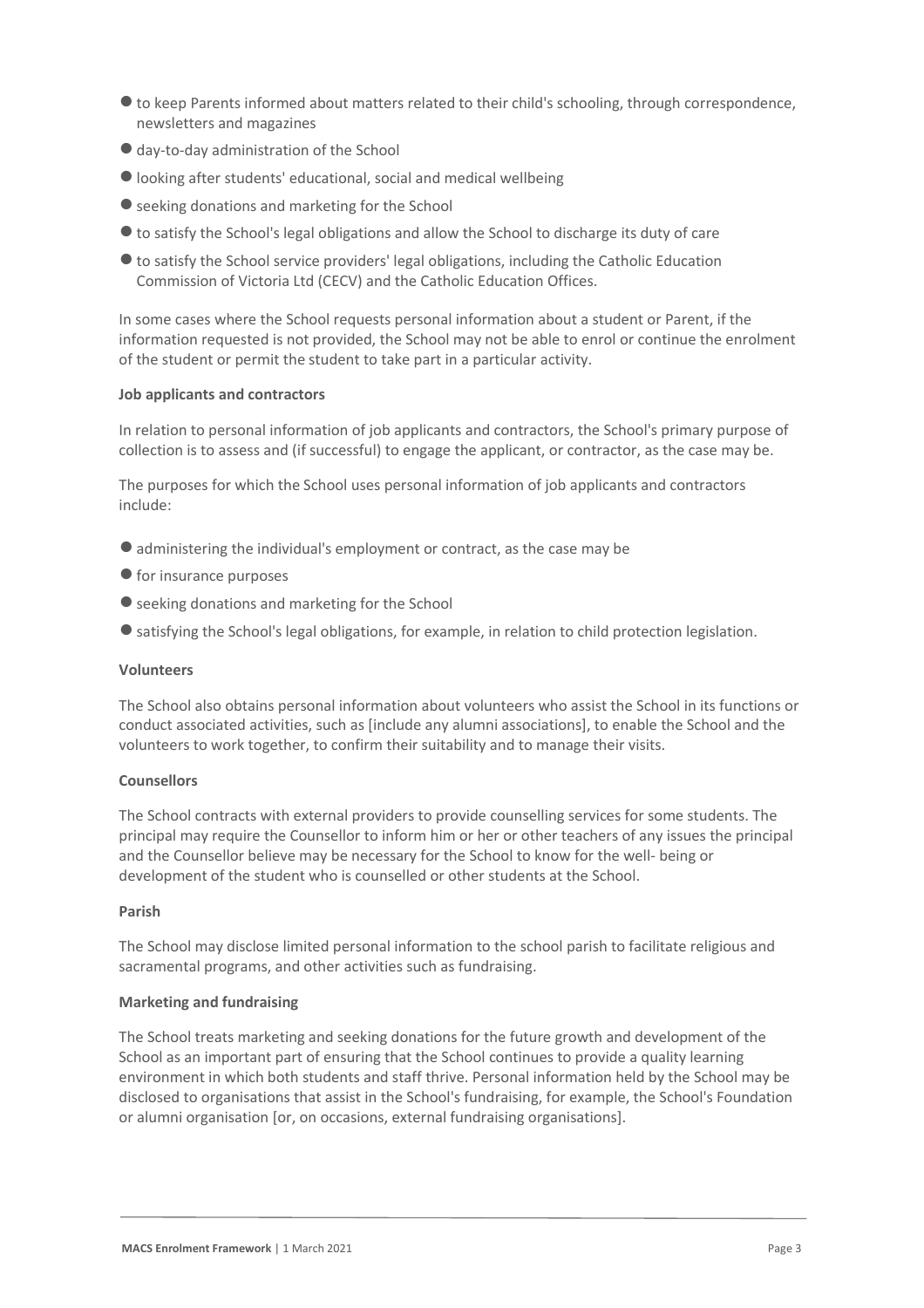Parents, staff, contractors and other members of the wider School community may from time to time receive fundraising information. School publications, like newsletters and magazines, which include personal information and sometimes people's images, may be used for marketing purposes.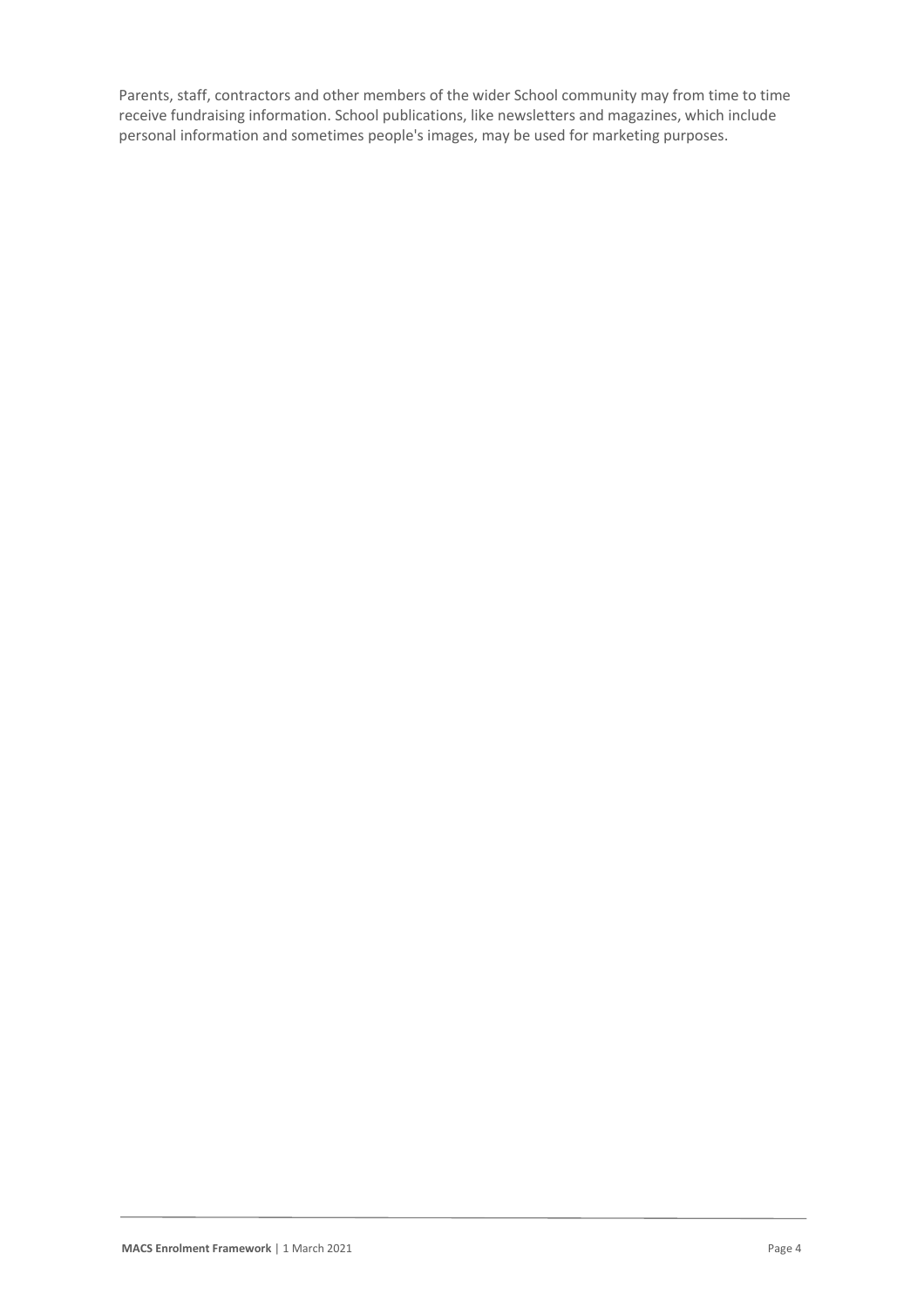# **Who might the School disclose personal information to and store your information with?**

The School may disclose personal information, including sensitive information, held about an individual for educational, administrative and support purposes. This may include to:

- ●School service providers which provide educational, support and health services to the School, (either at the School or off campus) including the Catholic Education Commission of Victoria Ltd (CECV), Catholic Education Offices, specialist visiting teachers, volunteers, counsellors, sports coaches and providers of learning and assessment tools
- ●third party service providers that provide online educational and assessment support services, document and data management services, training and support services, hosting services, and software-as-a-services applications (such as the Integrated Catholic Online Network (ICON) and Google's G Suite)
- ●CECV and Catholic Education offices to discharge its responsibilities under the Australian Education Regulation 2013 (Regulation) and the Australian Education Act 2013 (Cth) (AE Act) relating to students with a disability
- ●other third parties which the school uses to support or enhance the educational or pastoral care services for its students or to facilitate communications with Parents
- another school including to its teachers to facilitate the transfer of a student
- ●Federal and State government departments and agencies
- health service providers
- ●recipients of School publications, such as newsletters and magazines
- student's parents or guardians and their emergency contacts
- ●assessment and educational authorities including the Australian Curriculum, Assessment and Reporting Authority
- ●anyone to whom you authorise the School to disclose information
- ●anyone who we are required or authorised to disclose the information to by law, including child protection laws.

#### **Nationally Consistent Collection of Data on School Students with Disability**

The school is required by the Federal Australian Education Regulation (2013) and Australian Education Act 2013 (Cth) (AE Act) to collect and disclose certain information under the Nationally Consistent Collection of Data (NCCD) on students with a disability. The school provides the required information at an individual student level to the Catholic Education Offices and the CECV, as an approved authority. Approved authorities must comply with reporting, record keeping and data quality assurance obligations under the NCCD. Student information provided to the federal government for the purpose of the NCCD does not explicitly identify any student.

#### **Sending and storing information overseas**

The School may disclose personal information about an individual to overseas recipients, for instance, to facilitate a school exchange. However, the School will not send personal information about an individual outside Australia without:

- ●obtaining the consent of the individual; or
- ●otherwise complying with the Australian Privacy Principles or other applicable privacy legislation.

The School may from time to time use the services of third party online service providers (including for the delivery of services and third party online applications, or Apps relating to email, instant messaging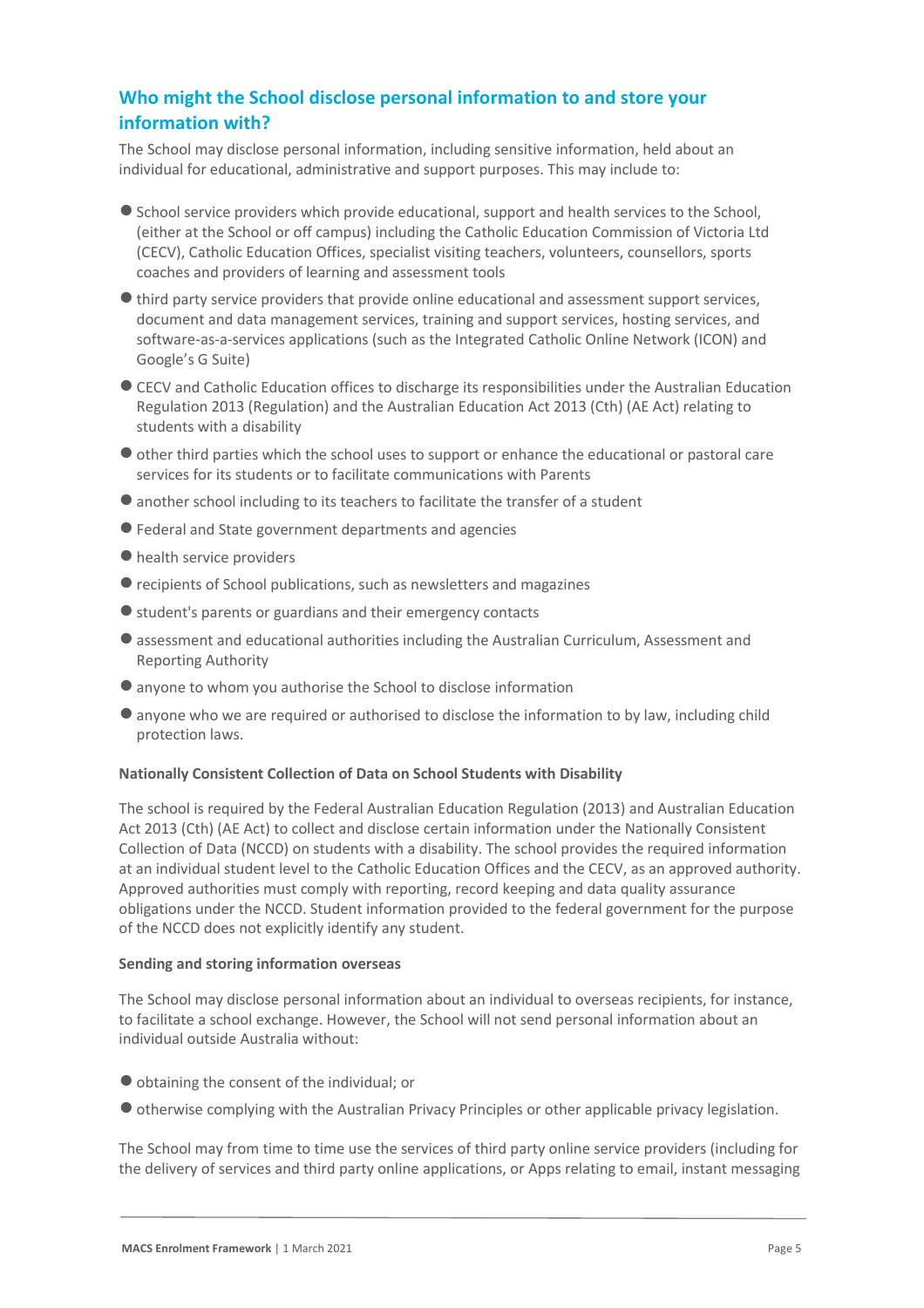and education and assessment, such as Google's G Suite, including Gmail) which may be accessible by you. Some personal information [including sensitive information] may be collected and processed or stored by these providers in connection with these services. These online service providers may be located in or outside Australia.

School personnel and the school's service providers, and the CECV and its service providers, may have the ability to access, monitor, use or disclose emails, communications (e.g. instant messaging), documents and associated administrative data for the purposes of administering the system and services ensuring their proper use.

The school makes reasonable efforts to be satisfied about the security of any personal information that may be collected, processed and stored outside Australia, in connection with any cloud and third party services and will endeavour to ensure the cloud is located in countries with substantially similar protections as the APPs.

The countries in which the servers of cloud service providers and other third party service providers are located may include:

# ●Australia, New Zealand and the United States

Where personal and sensitive information is retained by a cloud service provider on behalf of CECV to facilitate Human Resources and staff administrative support, this information may be stored on servers located in or outside Australia.

#### **How does the School treat sensitive information?**

In referring to 'sensitive information', the School means: information relating to a person's racial or ethnic origin, political opinions, religion, trade union or other professional or trade association membership, philosophical beliefs, sexual orientation or practices or criminal record, that is also personal information; health information and biometric information about an individual.

Sensitive information will be used and disclosed only for the purpose for which it was provided or a directly related secondary purpose, unless you agree otherwise, or the use or disclosure of the sensitive information is allowed by law.

#### **Management and security of personal information**

The School's staff are required to respect the confidentiality of students' and Parents' personal information and the privacy of individuals.

The School has in place steps to protect the personal information the School holds from misuse, interference and loss, unauthorised access, modification or disclosure by use of various methods including locked storage of paper records and password access rights to computerised records. This includes responding to any incidents which may affect the security of the personal information it holds. If we assess that anyone whose information is affected by such a breach is likely to suffer serious harm as a result, we will notify them and the Office of the Australian Information Commissioner of the breach.

It is recommended that parents and the school community adopt secure practices to protect themselves. You should ensure that all passwords you use are strong and regularly updated and that your log in details are kept secure. Do not share your personal information with anyone without first verifying their identity and organisation. If you believe any of your personal information has been compromised, please let the School know immediately.

#### **Access and correction of personal information**